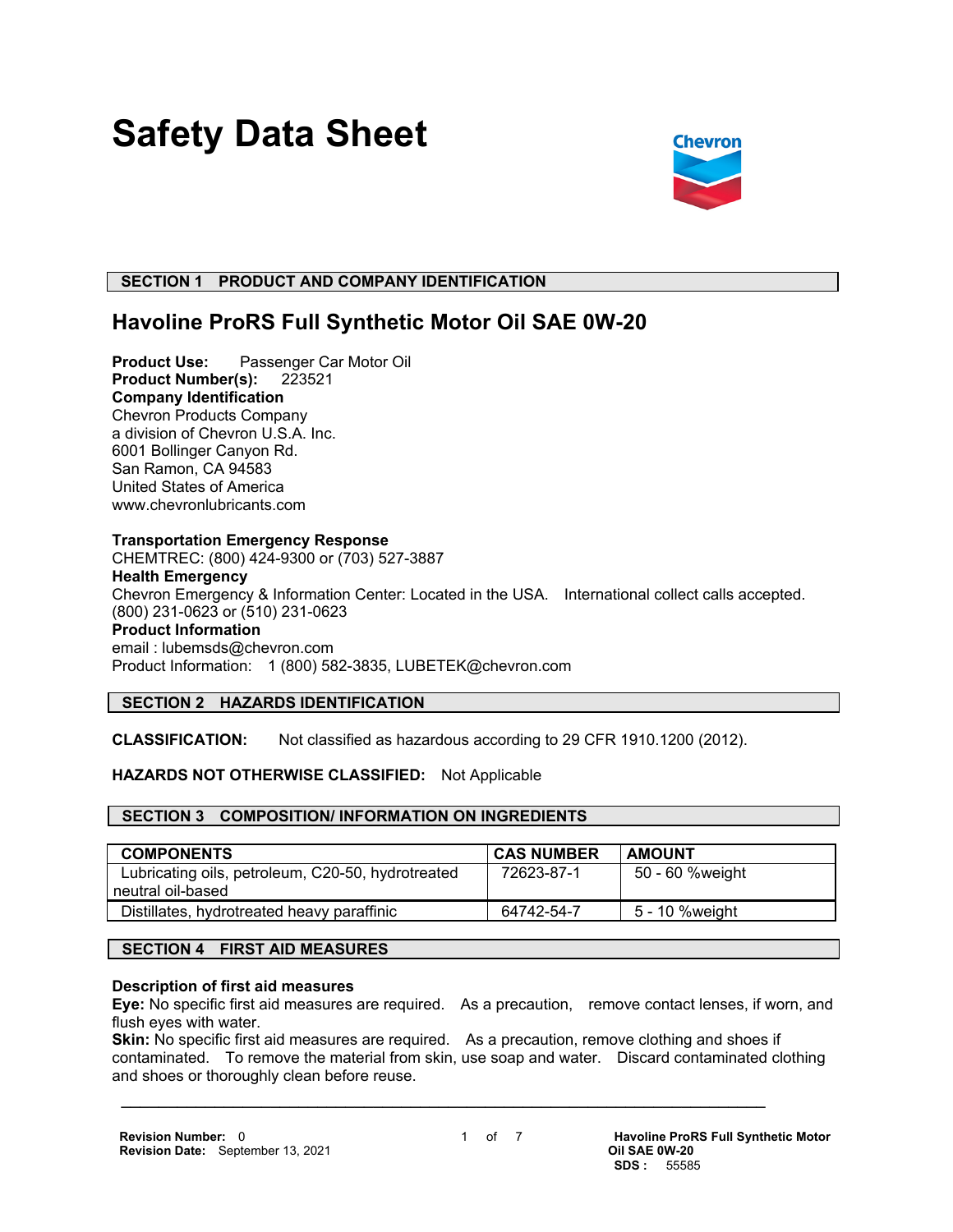**Ingestion:** No specific first aid measures are required. Do not induce vomiting. As a precaution, get medical advice.

**Inhalation:** No specific first aid measures are required. If exposed to excessive levels of material in the air, move the exposed person to fresh air. Get medical attention if coughing or respiratory discomfort occurs.

# **Most important symptoms and effects, both acute and delayed IMMEDIATE HEALTH EFFECTS**

**Eye:** Not expected to cause prolonged or significant eye irritation.

**Skin:** Contact with the skin is not expected to cause prolonged or significant irritation. Contact with the skin is not expected to cause an allergic skin response. Not expected to be harmful to internal organs if absorbed through the skin.

**Ingestion:** Not expected to be harmful if swallowed.

**Inhalation:** Not expected to be harmful if inhaled. Contains a synthetic hydrocarbon oil. May cause respiratory irritation or other pulmonary effects following prolonged or repeated inhalation of oil mist at airborne levels above the recommended mineral oil mist exposure limit. Symptoms of respiratory irritation may include coughing and difficulty breathing.

# **DELAYED OR OTHER HEALTH EFFECTS:** Not classified

# **Indication of any immediate medical attention and special treatment needed** Not Applicable

#### **SECTION 5 FIRE FIGHTING MEASURES**

**EXTINGUISHING MEDIA:** Use water fog, foam, dry chemical or carbon dioxide (CO2) to extinguish flames.

# **PROTECTION OF FIRE FIGHTERS:**

**Fire Fighting Instructions:** This material will burn although it is not easily ignited. See Section 7 for proper handling and storage. For fires involving this material, do not enter any enclosed or confined fire space without proper protective equipment, including self-contained breathing apparatus. **Combustion Products:** Highly dependent on combustion conditions. A complex mixture of airborne solids, liquids, and gases including carbon monoxide, carbon dioxide, and unidentified organic compounds will be evolved when this material undergoes combustion. Combustion may form oxides of: Nitrogen.

# **SECTION 6 ACCIDENTAL RELEASE MEASURES**

**Protective Measures:** Eliminate all sources of ignition in vicinity of spilled material.

**Spill Management:** Stop the source of the release if you can do it without risk. Contain release to prevent further contamination of soil, surface water or groundwater. Clean up spill as soon as possible, observing precautions in Exposure Controls/Personal Protection. Use appropriate techniques such as applying non-combustible absorbent materials or pumping. Where feasible and appropriate, remove contaminated soil. Place contaminated materials in disposable containers and dispose of in a manner consistent with applicable regulations.

**Reporting:** Report spills to local authorities and/or the U.S. Coast Guard's National Response Center at (800) 424-8802 as appropriate or required.

# **SECTION 7 HANDLING AND STORAGE**

**General Handling Information:** Avoid contaminating soil or releasing this material into sewage and drainage systems and bodies of water.

**Precautionary Measures:** Keep out of the reach of children.

**Static Hazard:** Electrostatic charge may accumulate and create a hazardous condition when handling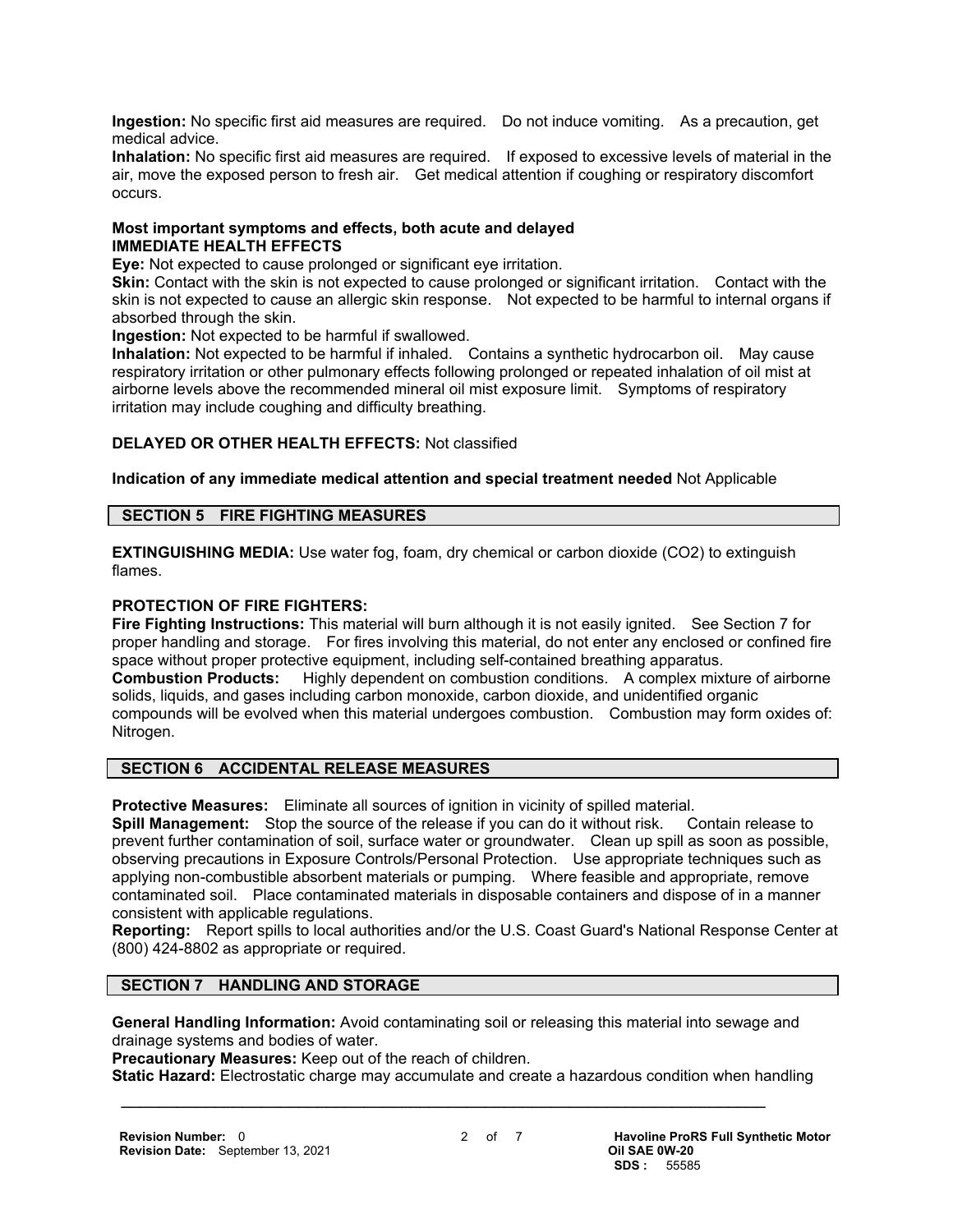this material. To minimize this hazard, bonding and grounding may be necessary but may not, by themselves, be sufficient. Review all operations which have the potential of generating and accumulating an electrostatic charge and/or a flammable atmosphere (including tank and container filling, splash filling, tank cleaning, sampling, gauging, switch loading, filtering, mixing, agitation, and vacuum truck operations) and use appropriate mitigating procedures.

**Container Warnings:** Container is not designed to contain pressure. Do not use pressure to empty container or it may rupture with explosive force. Empty containers retain product residue (solid, liquid, and/or vapor) and can be dangerous. Do not pressurize, cut, weld, braze, solder, drill, grind, or expose such containers to heat, flame, sparks, static electricity, or other sources of ignition. They may explode and cause injury or death. Empty containers should be completely drained, properly closed, and promptly returned to a drum reconditioner or disposed of properly.

# **SECTION 8 EXPOSURE CONTROLS/PERSONAL PROTECTION**

# **GENERAL CONSIDERATIONS:**

Consider the potential hazards of this material (see Section 2), applicable exposure limits, job activities, and other substances in the work place when designing engineering controls and selecting personal protective equipment. If engineering controls or work practices are not adequate to prevent exposure to harmful levels of this material, the personal protective equipment listed below is recommended. The user should read and understand all instructions and limitations supplied with the equipment since protection is usually provided for a limited time or under certain circumstances.

# **ENGINEERING CONTROLS:**

Use in a well-ventilated area.

# **PERSONAL PROTECTIVE EQUIPMENT**

**Eye/Face Protection:** No special eye protection is normally required. Where splashing is possible, wear safety glasses with side shields as a good safety practice.

**Skin Protection:** No special protective clothing is normally required. Where splashing is possible, select protective clothing depending on operations conducted, physical requirements and other substances in the workplace. Suggested materials for protective gloves include: 4H (PE/EVAL), Nitrile Rubber, Silver Shield, Viton.

**Respiratory Protection:** No respiratory protection is normally required.

If user operations generate an oil mist, determine if airborne concentrations are below the occupational exposure limit for mineral oil mist. If not, wear an approved respirator that provides adequate protection from the measured concentrations of this material. For air-purifying respirators use a particulate cartridge.

Use a positive pressure air-supplying respirator in circumstances where air-purifying respirators may not provide adequate protection.

| Component                                                                  | Agency       | <b>Form</b>           | <b>TWA</b>       | <b>STEL</b>       | Ceiling | <b>Notation</b> |
|----------------------------------------------------------------------------|--------------|-----------------------|------------------|-------------------|---------|-----------------|
| Lubricating oils, petroleum,<br>C20-50, hydrotreated<br>Ineutral oil-based | <b>ACGIH</b> | Inhalable<br>fraction | $5 \text{ mg/m}$ | --                |         |                 |
| Distillates, hydrotreated<br>heavy paraffinic                              | <b>ACGIH</b> | Inhalable<br>fraction | $5 \text{ mg/m}$ |                   |         |                 |
| Distillates, hydrotreated<br>heavy paraffinic                              | <b>ACGIH</b> |                       | $5 \text{ mg/m}$ | $10 \text{ mg/m}$ |         |                 |
| Distillates, hydrotreated<br>heavy paraffinic                              | OSHA Z-1     | Mist                  | $5 \text{ mg/m}$ |                   |         |                 |
| Distillates, hydrotreated<br>heavy paraffinic                              | OSHA Z-1     | --                    | $5 \text{ mg/m}$ |                   |         |                 |

# **Occupational Exposure Limits:**

Consult local authorities for appropriate values.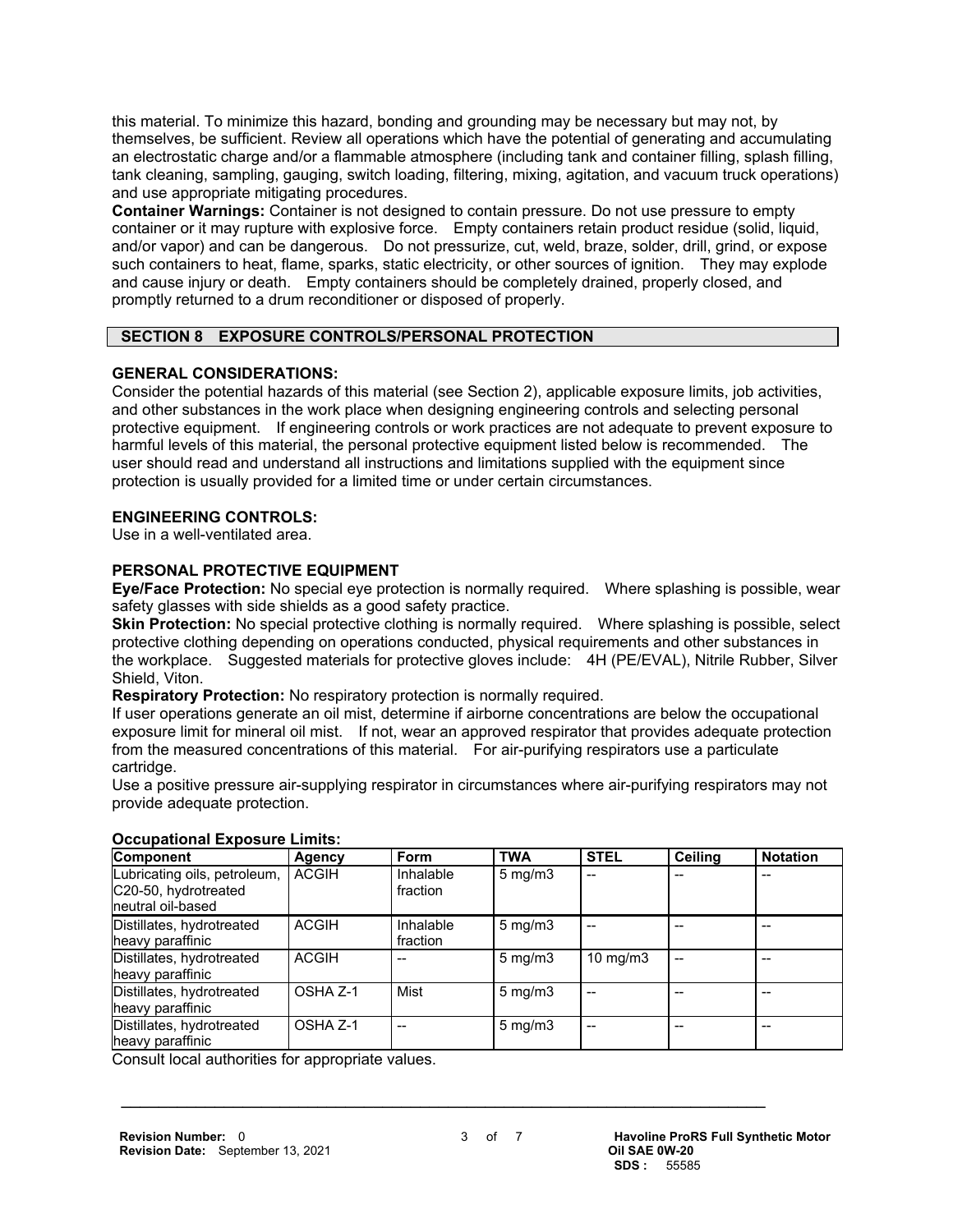# **SECTION 9 PHYSICAL AND CHEMICAL PROPERTIES**

**Attention: the data below are typical values and do not constitute a specification.**

**Color:** Amber **Physical State:** Liquid **Odor:** Petroleum odor **Odor Threshold:** No data available **pH:** Not Applicable **Vapor Pressure:** No data available **Vapor Density (Air = 1):** No data available **Initial Boiling Point:** No data available **Solubility:** Soluble in hydrocarbons; insoluble in water **Freezing Point:** No data available **Melting Point:** No data available **Density:** 0.8434 kg/l @ 15°C (59°F) (Typical) **Viscosity:** 8.20 mm2/s @ 100°C (212°F) (Typical) **Coefficient of Therm. Expansion / °F:** No data available **Evaporation Rate:** No data available **Decomposition temperature:** No data available **Octanol/Water Partition Coefficient:** No data available

**FLAMMABLE PROPERTIES: Flammability (solid, gas):** Not Applicable

**Flashpoint:** (Cleveland Open Cup) 210 °C (410 °F) (Minimum) **Autoignition:** No data available **Flammability (Explosive) Limits (% by volume in air):** Lower: No data available Upper: No data available

# **SECTION 10 STABILITY AND REACTIVITY**

**Reactivity:** May react with strong acids or strong oxidizing agents, such as chlorates, nitrates, peroxides, etc.

**Chemical Stability:** This material is considered stable under normal ambient and anticipated storage and handling conditions of temperature and pressure.

**Incompatibility With Other Materials: Not applicable** 

Hazardous Decomposition Products: None known (None expected)

**Hazardous Polymerization:** Hazardous polymerization will not occur.

#### **SECTION 11 TOXICOLOGICAL INFORMATION**

**Information on toxicological effects**

**Serious Eye Damage/Irritation:** The eye irritation hazard is based on evaluation of data for product components.

**Skin Corrosion/Irritation:** The skin irritation hazard is based on evaluation of data for product components.

**Skin Sensitization:** The skin sensitization hazard is based on evaluation of data for product components.

 $\mathcal{L} = \{ \mathcal{L} \mathcal{L} \mathcal{L} \mathcal{L} \mathcal{L} \mathcal{L} \mathcal{L} \mathcal{L} \mathcal{L} \mathcal{L} \mathcal{L} \mathcal{L} \mathcal{L} \mathcal{L} \mathcal{L} \mathcal{L} \mathcal{L} \mathcal{L} \mathcal{L} \mathcal{L} \mathcal{L} \mathcal{L} \mathcal{L} \mathcal{L} \mathcal{L} \mathcal{L} \mathcal{L} \mathcal{L} \mathcal{L} \mathcal{L} \mathcal{L} \mathcal{L} \mathcal{L} \mathcal{L} \mathcal{L} \$ 

**Acute Dermal Toxicity:** The acute dermal toxicity hazard is based on evaluation of data for product components.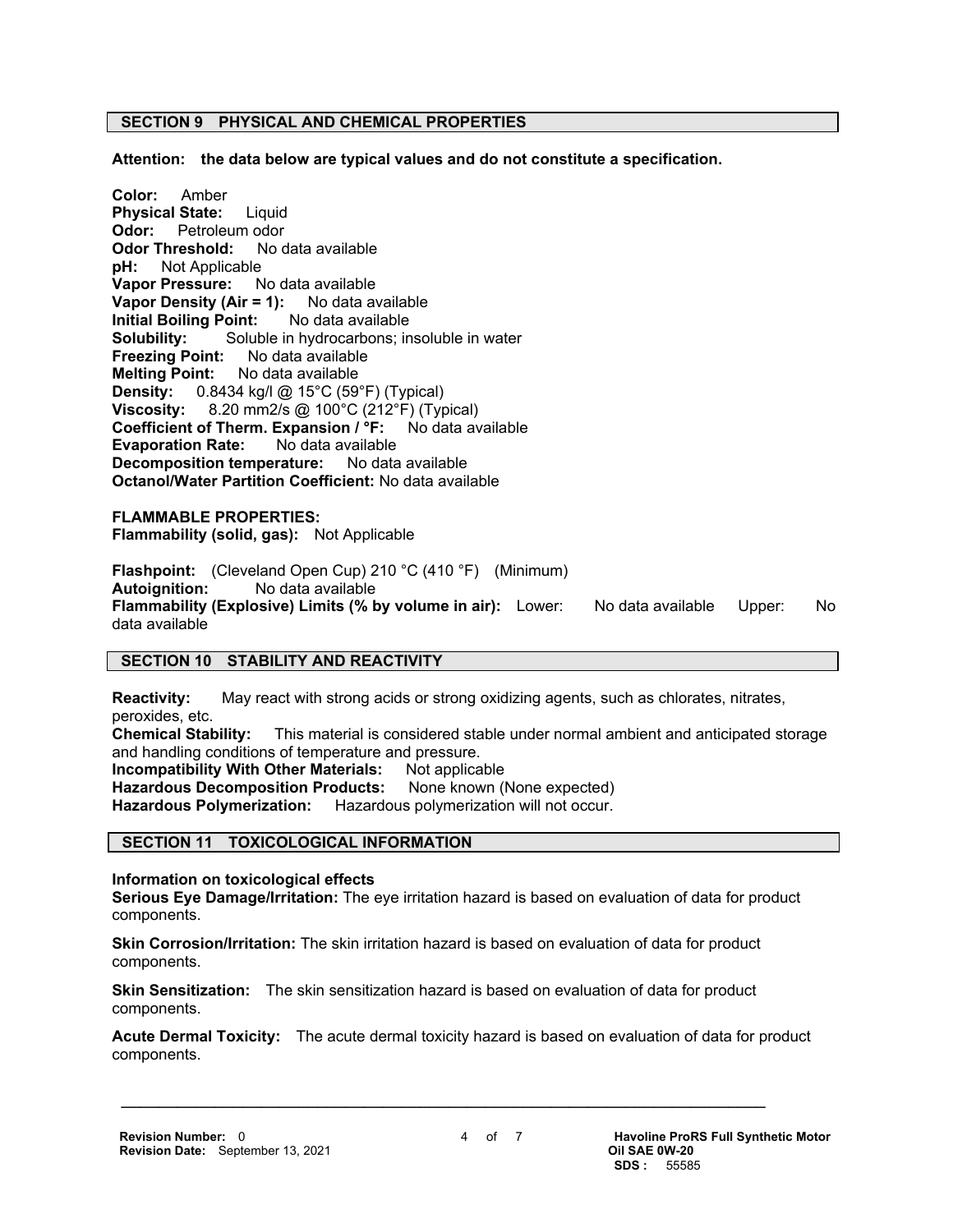**Acute Oral Toxicity:** The acute oral toxicity hazard is based on evaluation of data for product components.

**Acute Inhalation Toxicity:** The acute inhalation toxicity hazard is based on evaluation of data for similar materials or product components.

#### **Acute Toxicity Estimate:** Not Determined

**Germ Cell Mutagenicity:** The hazard evaluation is based on data for components or a similar material.

**Carcinogenicity:** The hazard evaluation is based on data for components or a similar material.

**Reproductive Toxicity:** The hazard evaluation is based on data for components or a similar material.

**Specific Target Organ Toxicity - Single Exposure:** The hazard evaluation is based on data for components or a similar material.

**Specific Target Organ Toxicity - Repeated Exposure:** The hazard evaluation is based on data for components or a similar material.

#### **ADDITIONAL TOXICOLOGY INFORMATION:**

 During use in engines, contamination of oil with low levels of cancer-causing combustion products occurs. Used motor oils have been shown to cause skin cancer in mice following repeated application and continuous exposure. Brief or intermittent skin contact with used motor oil is not expected to have serious effects in humans if the oil is thoroughly removed by washing with soap and water.

#### **SECTION 12 ECOLOGICAL INFORMATION**

#### **ECOTOXICITY**

This material is not expected to be harmful to aquatic organisms. The product has not been tested. The statement has been derived from the properties of the individual components.

#### **MOBILITY**

No data available.

#### **PERSISTENCE AND DEGRADABILITY**

This material is not expected to be readily biodegradable. The product has not been tested. The statement has been derived from the properties of the individual components.

# **POTENTIAL TO BIOACCUMULATE**

Bioconcentration Factor: No data available. Octanol/Water Partition Coefficient: No data available

# **SECTION 13 DISPOSAL CONSIDERATIONS**

Use material for its intended purpose or recycle if possible. Oil collection services are available for used oil recycling or disposal. Place contaminated materials in containers and dispose of in a manner consistent with applicable regulations. Contact your sales representative or local environmental or health authorities for approved disposal or recycling methods.

# **SECTION 14 TRANSPORT INFORMATION**

The description shown may not apply to all shipping situations. Consult 49CFR, or appropriate Dangerous Goods Regulations, for additional description requirements (e.g., technical name) and mode-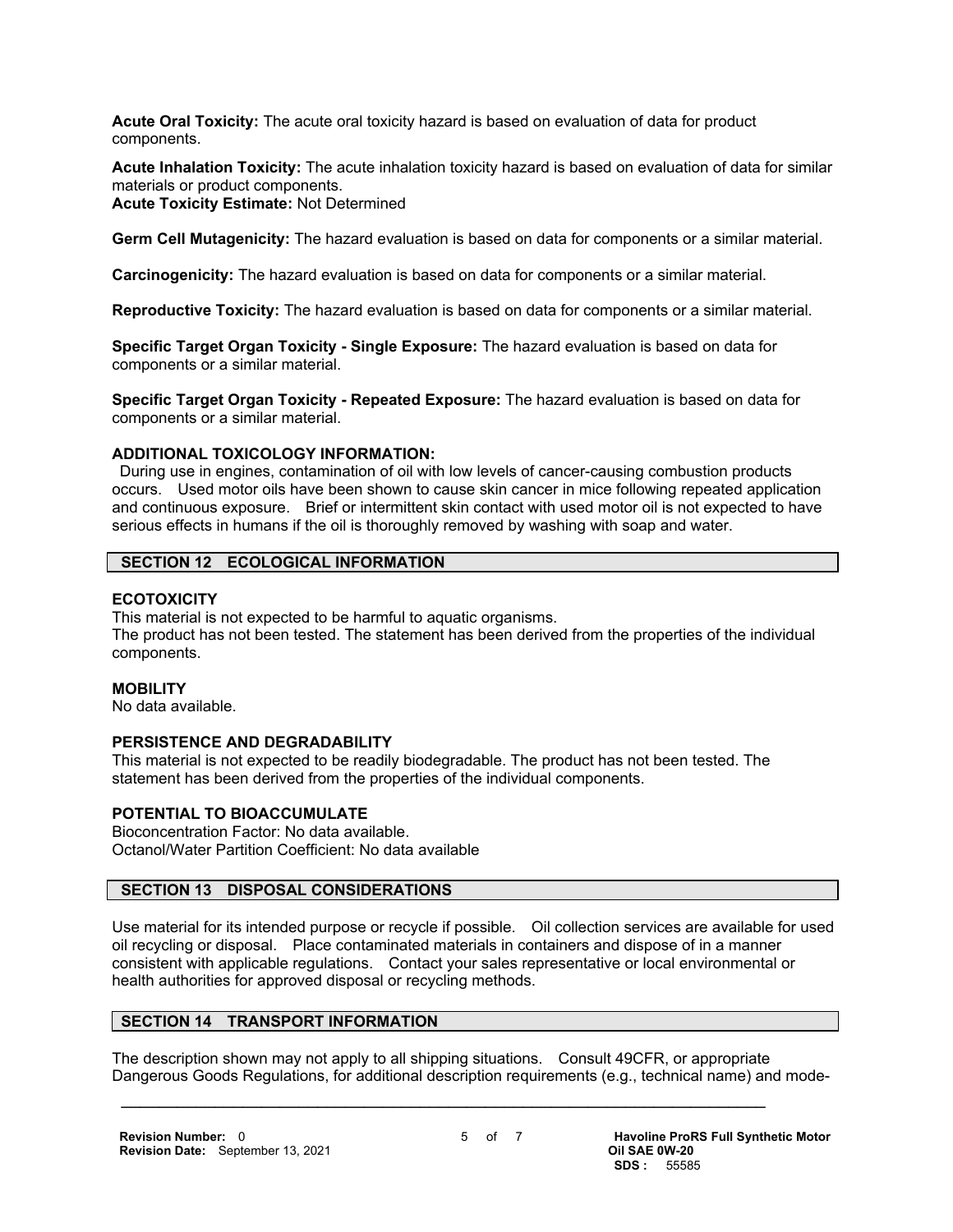specific or quantity-specific shipping requirements.

**DOT Shipping Description:** NOT REGULATED AS HAZARDOUS MATERIAL UNDER 49 CFR

**IMO/IMDG Shipping Description:** NOT REGULATED AS DANGEROUS GOODS FOR TRANSPORT UNDER THE IMDG CODE

**ICAO/IATA Shipping Description:** NOT REGULATED AS DANGEROUS GOODS FOR TRANSPORT UNDER ICAO

**Transport in bulk according to Annex II of MARPOL 73/78 and the IBC code:** Not applicable

#### **SECTION 15 REGULATORY INFORMATION**

#### **EPCRA 311/312 CATEGORIES:** Not applicable

#### **REGULATORY LISTS SEARCHED:**

| 01-1=IARC Group 1    | 05=MA RTK        |
|----------------------|------------------|
| 01-2A=IARC Group 2A  | 06=NJ RTK        |
| 01-2B=IARC Group 2B  | 07=PA RTK        |
| 02=NTP Carcinogen    | $08-1=TSCA 5(e)$ |
| 03=EPCRA 313         | 08-2=TSCA 12(b)  |
| 04=CA Proposition 65 |                  |

The following components of this material are found on the regulatory lists indicated. Distillates, hydrotreated heavy paraffinic 06, 07

# **CHEMICAL INVENTORIES:**

All components comply with the following chemical inventory requirements: AIIC (Australia), DSL (Canada), ENCS (Japan), KECI (Korea), NZIoC (New Zealand), PICCS (Philippines), TCSI (Taiwan), TSCA (United States).

One or more components is listed on ELINCS (European Union). All other components are listed or exempted from listing on EINECS.

#### **NEW JERSEY RTK CLASSIFICATION:**

Under the New Jersey Right-to-Know Act L. 1983 Chapter 315 N.J.S.A. 34:5A-1 et. seq., the product is to be identified as follows: PETROLEUM OIL (Motor oil)

#### **SECTION 16 OTHER INFORMATION**

**NFPA RATINGS:** Health: 0 Flammability: 1 Reactivity: 0

HMIS RATINGS: Health: 0 Flammability: 1 Reactivity: 0 (0-Least, 1-Slight, 2-Moderate, 3-High, 4-Extreme, PPE:- Personal Protection Equipment Index recommendation, \*- Chronic Effect Indicator). These values are obtained using the guidelines or published evaluations prepared by the National Fire Protection Association (NFPA) or the National Paint and Coating Association (for HMIS ratings).

**REVISION STATEMENT:** This is a new Safety Data Sheet. No revision information